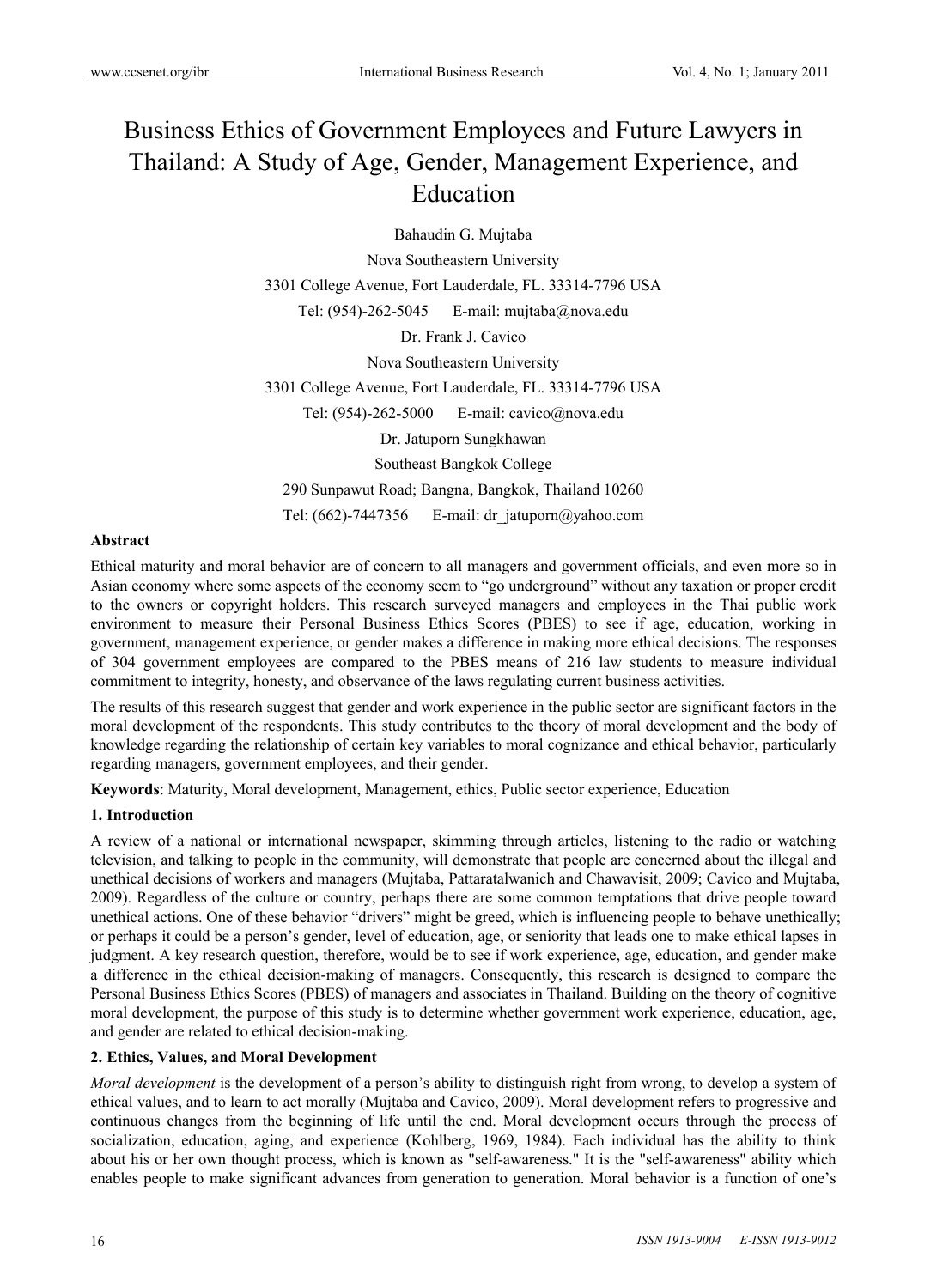past experience with similar situations where a person has learned to behave in a morally acceptable manner (Danon-Leva, 2006). Society influences behavior through formal and informal education as well as experience, since people grow older each day. It is believed that science, religion, culture, standards of good and bad, and other forms of behavior in society, are passed on by nurture (that is, they are learned) and not by nature. The authors believe that each individual has the ability to think about his or her own thought process. Moral character is an aspect of personality, which can structure a person's moral, ethical, and personal beliefs and values. In general, a person may be deemed moral when he or she behaves ethically. Moral behavior appears to be a function of one's past experience with similar situations in which a person has learned to behave morally. Social and moral potentialities may be nourished best through brain development between birth and maturity, supplemented by the process of education (Mujtaba, 2010). Moral learning, accordingly, is not much different from any other form of learning. Society, regardless of whether one is living in the Eastern or Western culture, influences the behavior of its members through education and experience as people grow older.

Values are rankings or priorities that a person establishes for one's norms and beliefs; they are ordered by relative importance. Values often are controversial because the norms and beliefs that one person holds in high esteem may conflict with different norms and beliefs that another person holds in equally high esteem (Mujtaba, Chawavisit and Pattaratalwanich, 2010). Values are acquired through childhood experiences, education, and learning from one's ancestors; and this social learning supplies one's norms and values, which are an important part of one's culture and the customs of that culture (Huang, 2006). Moral values are the rankings or priorities that a person establishes for one's moral norms and moral beliefs. Huang states that "the value system has a strong effect on what is perceived as right or wrong" (2006, p. 16). Making moral rules and moral judgments based on ethical reasoning from ethical principles and ranking values accordingly are highly intellectual exercises, and indicate that a person has a high degree of moral development and maturity.

The preceding discussion was premised principally on Western philosophy and ethics. Yet is it incumbent on the U.S. academic, researcher, and business person studying or doing business overseas to be cognizant of other philosophical and ethical approaches. The Chinese during the Sixth century B.C. developed two different philosophical schools – Taoism and Confucianism. Huang (2006) points out that "these two philosophical thinking have had profound, immense influences on the Chinese culture, and to a broader extent, the East. They still dominate central ideologies of some Asian countries such as China, Taiwan, Japan, and Singapore" (p. 32). Venezia (2004) explains the major tenets of these philosophies: "Taoism was concerned with observing nature and the discovery of its way, referred to as Tao. Confucianism was the philosophy of social organization, of common sense, and practical knowledge. One of Confucianism's main purposes was to form an ethical basis for the traditional Chinese family system" (p. 26). Venezia further explains: "Taoism emphasized seeking nature and quietism, rather than forcing to get what you want. It focused on teaching the proper way to live in accordance with nature and the importance of inner peace and being true to one's nature" (2004, p. 27). Taoism underscored selflessness as an essential quality of life; altruistic ideals are thus an integral part of the teachings of Taoism (Huang, 2006). The goal is to perfect oneself by the self-cultivation of virtue and also to benefit others in a selfless manner (Huang, 2006). Confucianism's "main concern was to cultivate the living humanity of the individual and society in harmony, according to the Way of the ideal course of moral conduct" (Venezia, 2004, p. 27). Harmony and balance are exemplified by the superseding forces of Ying and Yang, which govern and hold together every aspect of life, including business, particularly negotiations, where the Ying-Yang principle is viewed as a fundamental principle (Danon-Leva, 2006). A central tenet of Confucianism is the belief that "man" is essentially good (Venezia, 2004). A person, therefore, should learn, reflect on, and attain moral ideals (Huang, 2006). Another important Confucian principle is proper role relationships, for example, between father and son and husband and wife; and if everyone plays his or her role properly, for example, the father is kind to the son, and the son is dutiful to the father, then the entire society will remain in a harmonious state (Huang, 2006). Huang explained that "Confucius' main concern was to cultivate the living humanity of the individual and society in harmony, according (to) the way or the ideal course of moral conduct" (2006, p. 35). Virtuous behavior will bring about individual success and social harmony. Education, therefore, should inculcate moral learning and moral self-cultivation (Huang, 2006). Both the Confucian and Taoist philosophies have strongly influenced Eastern life, thought, and morals. In contrast to Western philosophy, Confucianism is little concerned with metaphysical issues or religious or spiritual attainments; rather, it emphasizes moral behavior and the "right" relationships for a person; cultivation of virtue is also a key principle of Confucianism. The emphasis is on inculcating lessons in practical ethics without any religious foundation or content. Central elements of Confucian teaching, according to Venezia (2004), are: 1) social hierarchy and social stability; 2) natural love and obligations between family members, which form the basis of the general morality, and which extend to society as a whole as an extended family; and 3) benevolence, which includes being kind, trustworthy, and forthright, as well as clever and wise. Venezia (2004) relates that Confucianism has influenced people in East Asia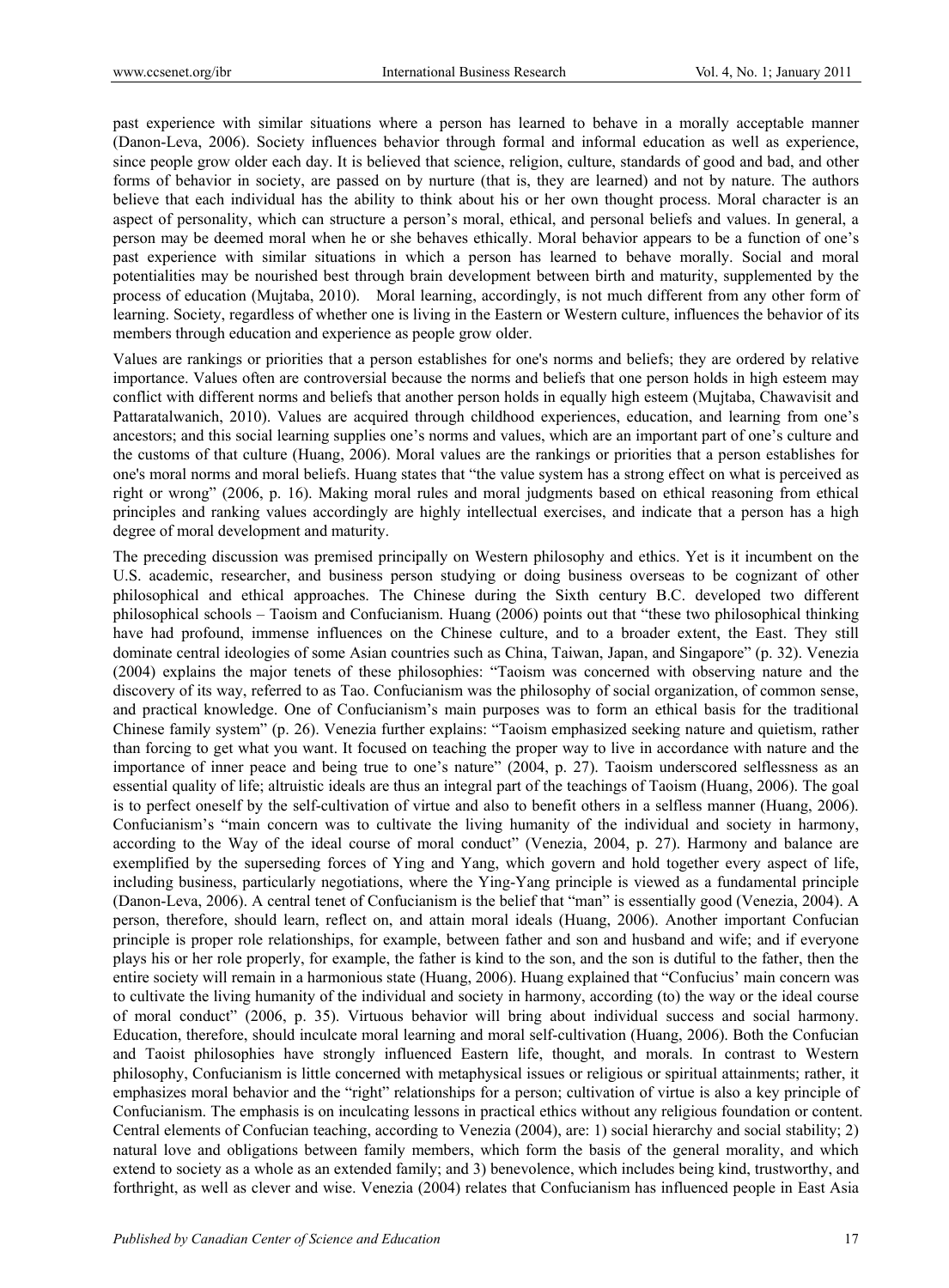for more than 2000 years. Venezia (2004) also points out that Taiwan ranks very high in "Confucian Work Dynamism," which is the "...search for virtues such as persistence, ordering relationships by status and observing this order, thrift, and having a sense of shame" (p. 30). Ames (2009) maintains that the Confucianism perspective has two dimensions which have ramifications for global business people and managers: 1) the homogenization of knowledge, processes, and skills that enable people to accomplish things and enhance the quality of their life; and 2) mutual accommodation of different cultures (Ames, 2009). Confucianism, therefore, with its emphasis on harmony and the mutual accommodation of different cultures and peoples, has benefitted most Asian cultures in today's diverse, international marketplace and workplace.

#### *2.1 The Thai Culture*

Thailand is naturally part of the Eastern cultural tradition, and thus has certain Asian cultural components that socialize and influence people behaviors (Mujtaba, Chawavisit and Pattaratalwanich, 2010; Mujtaba, 2008). Thailand is considerably different from Western societies in terms of fundamental values as well as work-related values (Mujtaba, Pattaratalwanich and Chawavisit, 2009). According to Kini, *et al* (2004), "Thais' dominant values are caring for others and the quality of life, while Americans' dominant values are success, money, and material things" (p. 96). In particular, the Thai people are more collectivist and more accepting of power than people in the United States. Thailand also has a more "feminine" culture in that Thai people tend to prefer more nurturing behavior over assertive conduct, and they thus make more of an effort to avoid situations of uncertainly. Singhapakdi, *et al* (2000) agree: "Thailand is fundamentally different from the U.S. and most Western countries....Thailand is a more collectivist and a less masculine society than the U.S. and many other Western countries" (p. 273). Kini, *et al* (2004) further state: "The social structure in Thailand and the U.S. are quite different. In Thailand, the society respects its elders, superiors, and patrons more so than in the U.S. The social status, seniority, and personal connections govern the relationships in Thailand, creating moderately high gap between people with power and people without power..." (pp. 94-95). There are more community influences in Thailand; and core values are considered to be collectivistic, fatalistic, and externally power controlled (Kini, et al, 2004). Accordingly, "because of these traits, for a collectivist Thai, approval and compliance of his/her behavior with others is more important than his/her own attitude toward certain behavior" (Kini, *et al*, 2004, p. 96). However, people in the U.S. are "...individualistic and with strong internal locus of control, believe they have the dominion over nature, and feel their own attitude toward the behavior is more important than others" (Kini, *et al*, p. 96). Moreover, people in the U.S. "typically...are self-assertive and strive for personal achievement. They are materialistic, and material rewards such as salary, promotion, and rewards enhance their motivation. Thais, on the other hand, give priority to maintaining good relationships since loyalty and trust to seniors are important to them, rather than task achievement and material rewards" (Kini, *et al*, 2004, p. 96).

Suwannachin (2003) points out that on Hofstede's "culture map" Thai people score high in Power Distance, Collectivism, Uncertainty Avoidance, and Feminity (p. 36). The high Power Distance ranking influences the behavior of Thai people, including administrators, teachers, students, and parents, in that they always must show respect toward those people in "senior status in all social relationships" (Suwannachin, p. 37). This showing of respect "...results in a pervasive, socially-legitimated, expectation that decisions should be made by those in positions of authority" (Suwannachin, p. 37). However, there are reciprocal obligations in Thai culture, that is, "the relationship between superiors and subordinates means that there are obligations on both sides, and the Thai subordinates expect to be treated with respect" (Suwannachin, p. 38). Generally speaking, superiors tend to be older. The Cognitive Moral Development theory posits that as a person increases in age, his or her capability and level of moral reasoning should concomitantly and progressively increase too. Furthermore, as a person increases in age, so does the complexity of the moral questions that a person will confront; and accordingly moral reasoning *should* increase with age (Mujtaba et al., 2009). Yet perhaps age in combination with education would demonstrate a stronger link to moral maturity than between "mere" age and moral maturity (Mobley, 2002, p. 74; Mujtaba, 1997, p. 24). Heron (2006) pointed to a study which reported that 38% of the variance in the Defining Issues Test (moral cognizance) scores can be explained by the variables of age *and* education (p. 87). Therefore, the study for this article focused on the following hypothesis:

*Hypothesis 1 - Individuals who are 25 years of age or younger will have Personal Business Ethics Scores (PBES) that are equivalent to or greater than those individuals who are 26 years of age or older.*

The high Collectivism characteristic of Thai culture "...shapes the context for change by locating it more in the group than in individuals. This tend(s) to exhibit a strong 'we' as opposed to 'I' mentality" (Suwannachin, 2003, p. 37). High Uncertainty Avoidance "...means that Thais are strongly socialized to conform to group norms, traditions, and rules and regulations. They evince a stronger tendency to seek stability than to be creative, and they find change disruptive and more disturbing than people in lower uncertainty avoidance cultures" (Suwannachin, p. 37). Finally,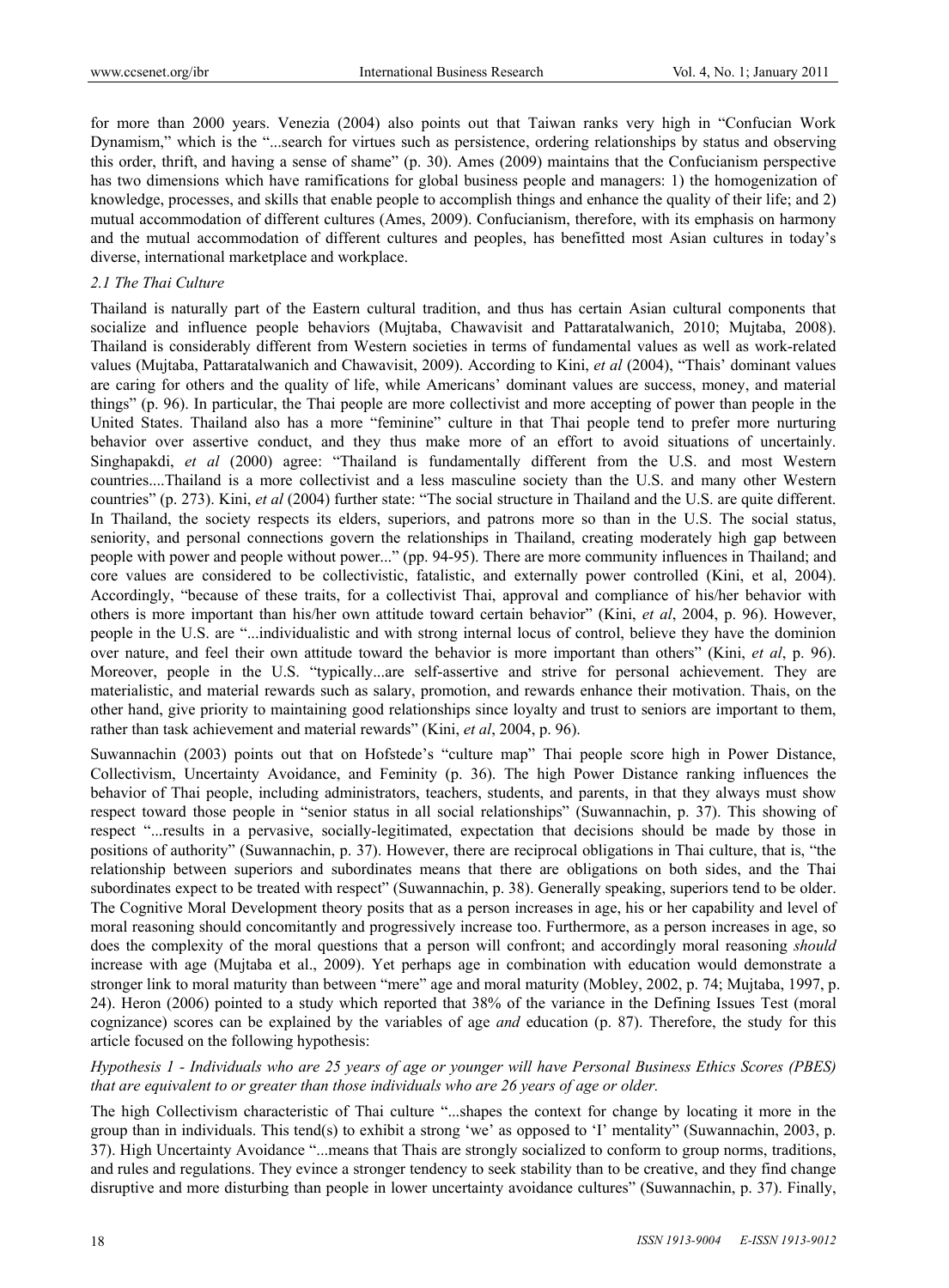"the feminine aspects of the culture lead Thais to place an extremely high value on social relationships, harmony, (and) conflict avoidance. Thais also place a great deal of emphasis on living and working in a pleasurable atmosphere, and on fostering a strong spirit of community through pleasant and congenial social relations" (Suwannachin, pp. 37-38).

Resanond (2002) agrees that "Thailand is an 'authority ranking culture' in which vertical collectivism is emphasized"; but he also notes that in Thailand, "...probably because it is at the crossroads of many competing cultures, the Thais follow fewer rules than do most authority ranking cultures" (p. 16). The hallmark of an "authority ranking culture" is the existence of "dynamic and two-way relationship between a superior and others" (Resanond, p. 17). The authority aspect of Thai culture is reflected in its education system, which "stresses memorization and the taking of copious notes in lectures. Discussion is not emphasized" (Resanond, p. 17). Another key concept in Thailand is taking another person's feelings into account. Even in the superior-subordinate relationship, "...there are obligations on both sides, and Thai subordinates expect to be treated with respect" (Resanond, 2002, p. 18).

Khruasuwan (2000) emphasizes the "clientship" nature of Thai society. Clientship, Khruasuwan defines "...as a relationship between two persons who are not kin but stand in a position of superiority-inferiority to one another....The best description of clientship may be a lop-sided friendship when friendship means instrumental friendship, a personal relationship in which striving for access to resources (natural or social) as a vital part" (2000, p. 82). Clientship can also be deemed to be a "Patron-Client" relationship, which, Khruasuwan notes "...affects relationships in modern organizations in Thailand" (p. 83). A very important norm is that the inferior must respect the superior. Khruasuwan explains that "respect, in Thai society, implies obedience and following rules of etiquette such as not arguing with the superior, not giving unasked-for advice, not addressing him by his name and many other norms" (p. 85). Another expression of this relationship is gift-giving and gift-receiving, which in Thai society are very important acts. When one gives a gift, or does something to benefit another, the recipient of this gift or favor, is obligated to do something of benefit in return (Khruasuwan, 2000).

Khruasuwan (2000) relates some significant differences between Thai and U.S. culture regarding work motivation: "In the US, a highly individualistic culture, employees tend to work for self-advancement, material rewards, increased status and self-actualization...; however, in the collectivist culture of Thailand, it is the duty of everyone (employees, for example) to accumulate the BUN (merit) in order to belong to the merit group; in return, the superior should recognize the good effort and work from the subordinates" (pp. 101-02). Furthermore, "in the individualistic US environment, work must satisfy the workers, and it is important to satisfy individual needs...But for the Thai, in a collectivist environment, it is important to satisfy the group, to give more rather than less; working with the BUN (do good things) means you will receive good in return, and that is how the team works with enthusiasm" (Khruasuwan, p. 102). Khruasuwan also compares the power-distance between U.S. and Thai work relationships: The U.S. has a low power-distance relationship. There thus is cooperation and teamwork; but one major goal of such cooperation is to promote self-advancement and self-fulfillment. However, in Thailand, which is a high power-distance culture, the emphasis is on the Patron-Client, superior-subordinate relationship, which entails a traditional, formal, hierarchical structure. Khruasuwan (2000), moreover, compares decision-making styles: "In the US, a more masculine culture than Thai culture, tough values like assertiveness, performance, success and competition, are valued. The Thai culture can be considered more feminine (than US culture), with greater value placed on maintaining warm personal relationships with a Patron-client situation (follow the leader); the relationships in this society require obedience along with other rules of etiquette, such as respect for one's superior, not giving unasked-for advice, and not arguing with the superior" (pp. 102-03). Since the Thai government encourages, socializes, and expects managers and workers to follow the strict norms of their culture, it is assumed that they will be the best examples of the culture in Thailand. Therefore, the study for this article focused on the following hypothesis:

# *Hypothesis 2 – Government employees will have Personal Business Ethics Scores that are similar to the PBES means of law students.*

Thai people have been strongly influenced by Asian philosophies, which are often integrated in their formal and informal education (Mujtaba, Chawavisit and Pattaratalwanich, 2010; Mujtaba, Pattaratalwanich and Chawavisit, 2009). Since education makes people more knowledgeable, then more formal schooling should lead to better decisions. Accordingly, people with higher levels of formal education and more experience should be more morally aware, one would assume. One principal purpose of this work, therefore, is to discern if education and ethics training relate to morality and ethical behavior. That is, does the education level of a person, including particularly ethics education and ethics training, relate to that person's moral maturity and business ethics?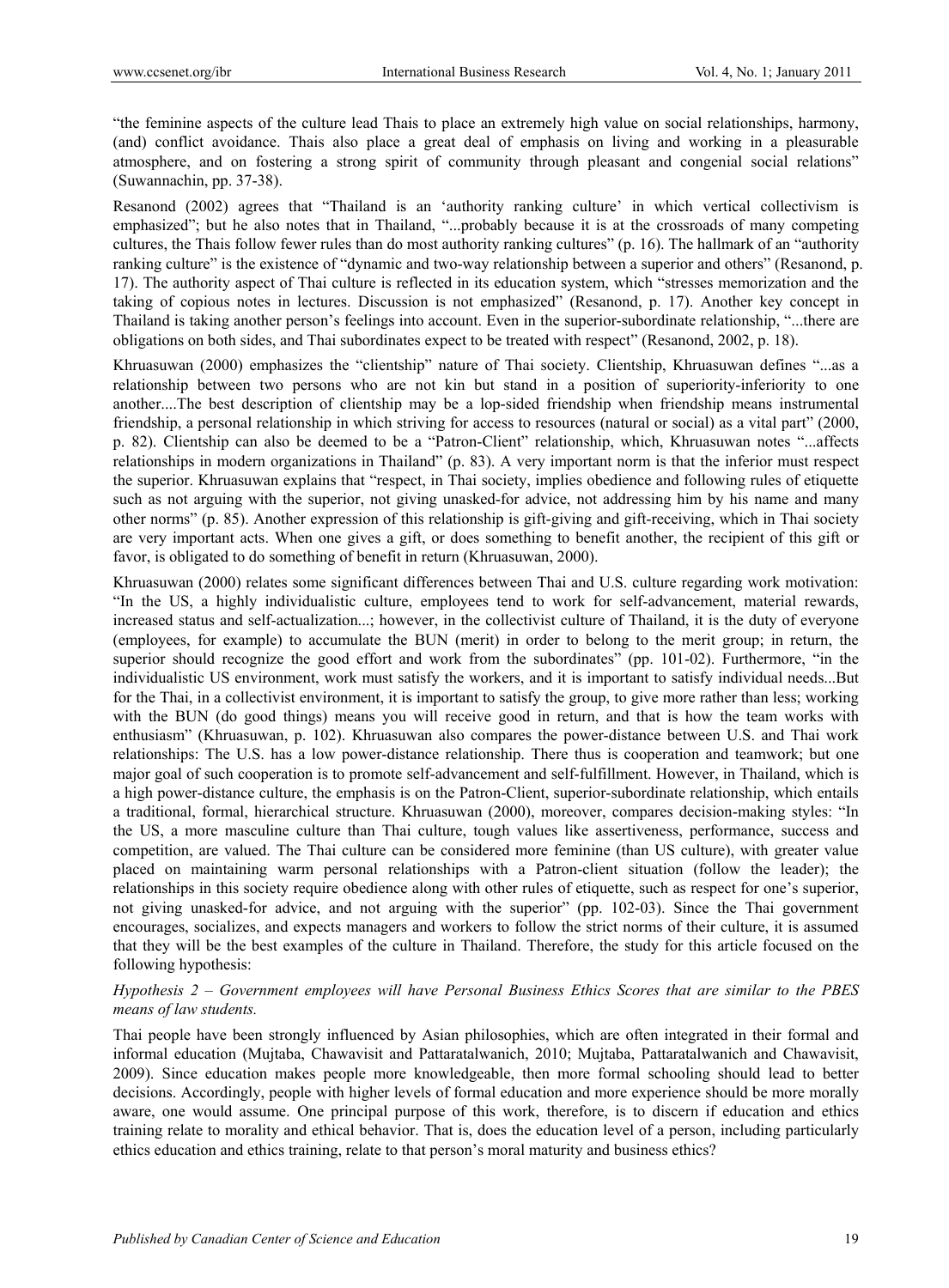Is there a relationship between ethics and morality? That is, is there a relationship between education and moral maturity and business ethics? Furthermore, is there a relationship between specifically ethics education and/or ethics training and the aforementioned variables? Most professional, business, and public administration schools today have mandatory courses on ethics or business ethics on the undergraduate as well as graduate level. Moreover, corporations and government organizations have such courses too as well as ethics training and also diversity and sensitivity training. Furthermore, most companies and government entities today have codes of ethics or codes of conduct as well as concomitant ethics code communication, education, and training. Do all or any of these extensive education efforts affect the moral maturity, moral cognizance, and moral behavior of people? If there is not a significant demonstrable relationship, then perhaps the schools' and the organizations' resources could be spent more profitably elsewhere, perhaps in inculcating students, employees, and business people on the criminal law, particularly the now very draconian penalties for certain types of "white-collar" crime, such as bribery.

## *2.2. Education and Ethics*

Some researchers claim that such factors as gender, age, and education make a difference in the ethical maturity of individuals in Thailand as well as people in other countries. Perhaps there is a direct relationship between the human development index and a country's corruption index. The literacy rates for Thailand in 2002 was 95.5% (UNESCO, 2002). UNESCO's data estimates that about 2.1 million people in Thailand are illiterate. Of course, the government's ideal goal has been to have one-hundred percent literacy rate in the country for the year 2010 and beyond. Regardless of whether this ideal goal is achieved, research supports that education of a country's citizens is an important variable for the development of a country. Furthermore, educated people are in a better position to make ethical choices. Therefore, the study for this article focused on the following hypothesis:

*Hypothesis 3 – Individuals who have five or more years of formal college education (masters degree and above) will have Personal Business Ethics Scores that are equivalent to the PBES means of individuals who have four years of college education or less (bachelors degree or less).* 

#### *2.3. Gender and Ethics*

Some of the past researchers report that gender does not affect the moral reasoning of individuals. However, others conclude that males and females pass through different stages of moral development at different age categories (Gilligan, 1982, 1977; Mujtaba, 1997). Gilligan (1982) claims that while males are learning rules as part of their moral development, females are learning about intimacy, caring, helping, and relationships.

Respect for leaders, Rassameesukhanon (2008) emphasized, is another fundamental component of Thai society and culture, especially since "Thailand is a highly centralized society with clear delineations of status and authority" (p. 85). Rassameesukhanon (2008) conducted a study of leaders and employees of different age groups working in different industries in Bangkok, Thailand. Rassameesukhanon (2008) sampled 250 leaders and 250 employees using an instrument designed specifically for the study which sought responses from the leaders and employees on their perceptions of ideal and actual leaders. Rassameesukhanon found that males and females had a different notion of "ideal" and actual leaders. The statistical result indicated a significant difference between how male and female leaders perceived ideal leadership. Rassameesukhanon (2008) stated that the female leaders perceived ideal leadership in a more "idealistic" way, which Rassameesukhanon described as respect for people and their "human aspirations" that connects leaders to employees (p. 85). So, gender emerged as a significant variable, at least in this Thailand leadership study. Marta and Singhapakdi (2005) underscore the "greater acceptance of power differentials in Thai culture" (p. 572). They also state that this acceptance could explain why Thai business people "...would tend not to perceive themselves as moral actors in a particular situation, which would, in turn, explain their lower perception of moral intensity" (Marta and Singhapakdi, 2005, p. 572).

Overall though, many researchers conclude that males and females can and do think of moral problems from different points of view, depending on the situation and context being considered (Mujtaba, 2010). Managers tend to respond to ethical dilemmas situationally, regardless of gender, it is argued. Therefore, the study for this article focused on the following hypothesis:

#### *Hypothesis 4 - Males will have Personal Business Ethics Scores that are equivalent to the PBES means of females.*

## *2.4. Management and Ethics Education*

Managers often receive special training about management, leadership, and effective decision-making as they move up through the ranks. Consequently, they often make better ethical decisions than their employees, perhaps due to the fact that they think differently about the impact of each decision. Similarly, women often appear to be more ethically mature than their male counterparts, perhaps due to their ability to think more about the impact of their decisions on others. As such, some studies tend to link the ethical maturity levels of women with executives. A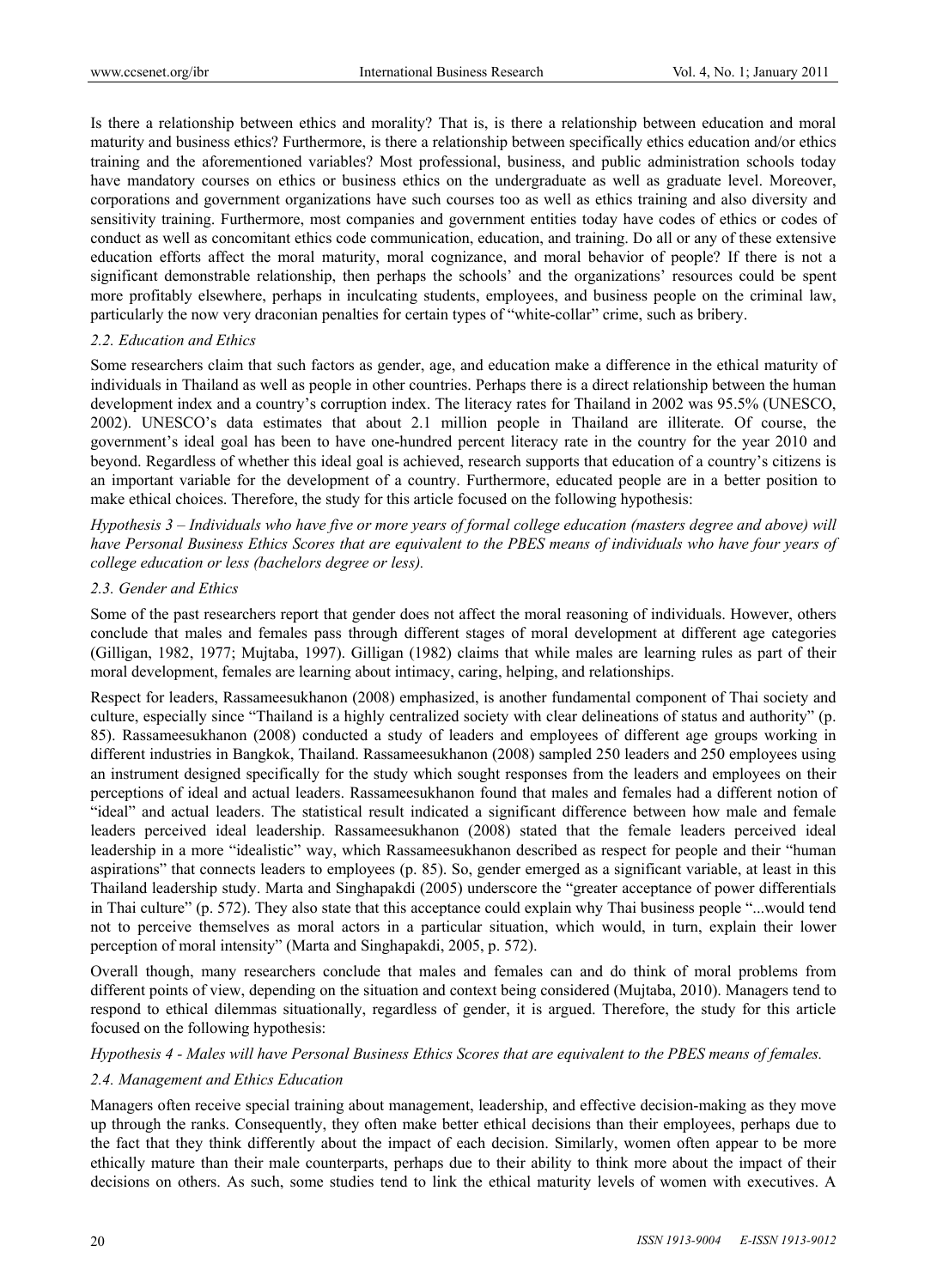study (Mujtaba, 2010) compared Fortune 1000 executives with MBA students and found that female MBA students' ethical judgments were much closer to executives' than male MBAs' judgments. The study also found that female MBA students possessed significantly different and less tolerant ethical values than male MBA students possessed. Mujtaba (2010) studied managers and employees in the retail environment and reported that managers did have higher scores on ethical maturity. In the younger sector of the sample, female respondents had a higher level of ethical maturity. However, no significant differences were found in the older group and with respondents who had management experience. So, management experience and education seem to be factors in the ethical maturity of respondents. Therefore, the study for this article focused on the following hypothesis:

*Hypothesis 5 – Respondents who report having management experience will have Personal Business Ethics Scores that are equivalent to those who report having no management experience.* 

Kennedy (2003) found that there is a positive difference in moral judgment by educational level of the leaders' surveyed (Kennedy, pp. 71-72). He also demonstrated that there was a positive significant relationship between the amount of ethics training received by the leaders and their moral maturity levels (Kennedy, pp. 72-73). Kennedy related that "…people who develop in moral judgment are those who love to learn, seek new challenges, enjoy intellectually stimulating environments, are reflective, make plans, set goals, take risks, see themselves in the larger social contexts of history, institutions and broad cultural trends, and take responsibility for themselves and their environment" (Kennedy, p. 71). Mobley's (2002) results indicated that there was indeed a relationship between education and moral maturity; and in fact, based on her review of the literature and her own research results, Mobley (2002) concluded that regarding moral maturity "education is by far the most powerfully associated with DIT scores" (p. 71). Therefore, the study for this article focused on the following hypothesis:

*Hypothesis 6 – Respondents who report having had ethics education will have Personal Business Ethics Scores that are equivalent to those who report having no such education or training.* 

# **3. Research Statement and Methodology**

This study uses Clark's (1966) instrument to compare the results of Personal Business Ethics Scores (PBES) of Thai managers and employees. Principal comparisons are based on age, gender, and education. The research question to be answered is whether government work experience, age, education, and gender affect the moral development of individuals. The independent variables affecting one's moral development are government work experience, age, gender, and education. Survey research techniques have been successfully used to study the values and beliefs of people in the organizational culture and work environment. The analytical survey method of research has many advantages when compared to other available methods. When using self-administered questionnaires, the errors associated with interviewer subjectivity are totally eliminated. The self-administered questionnaires also offer greater anonymity, which can be extremely important when conducting research in the area of ethics (Mujtaba and Sims, 2006). Respondents are asked questions that are very personal in nature because they deal with their values, beliefs, and daily practices. Also, the self-administered questionnaires allow the researcher to objectively analyze the data and to discover statistically significant relationships. This study targeted government employees and managers in Thailand. The surveys were sent to employees and managers in the Bangkok region through training and development workshops, which were facilitated by the one of the authors. A paragraph explaining the purpose of this research and guaranteeing total confidentiality was included with each survey.

The English version of the survey was translated into Thai by one Thai expert who fluently spoke English. Then it was back-translated by another Thai-English language expert to make sure the meaning had not changed. Furthermore, five Thai students were used for the pilot study to see if they had any challenges in completing the local version of the survey. The pilot study participants did not report any difficulties using the Thai version of the survey. During the first three months of 2010, the survey instrument was provided and made available to participants in both in the English and Thai versions so as to accommodate their language preferences. A total of 400 questionnaires were provided to employees and managers who were asked to voluntarily complete the questionnaire during their workshop and return it to the distributor personally or by company mail. A total of 320 questionnaires, comprising a response rate of eighty percent, were returned. From the returned surveys, a total of 16 questionnaires were incomplete and could not be used. Therefore, a total of 304 questionnaires remained to conduct this research. Furthermore, from a convenience survey of law students in the Surin Province of Thailand, another 216 usable questionnaires were analyzed for comparison purposes. Law students completed the survey prior to a class discussion regarding ethics and laws governing business behavior.

The questionnaire used consists of eleven questions which represent the Personal Business Ethics Scores (PBES). The PBES represents a score between 11, indicating low personal business ethics, to 55, indicating very high personal business ethics. A t-test at the p< 0.10 level of significance is used to determine if there are differences in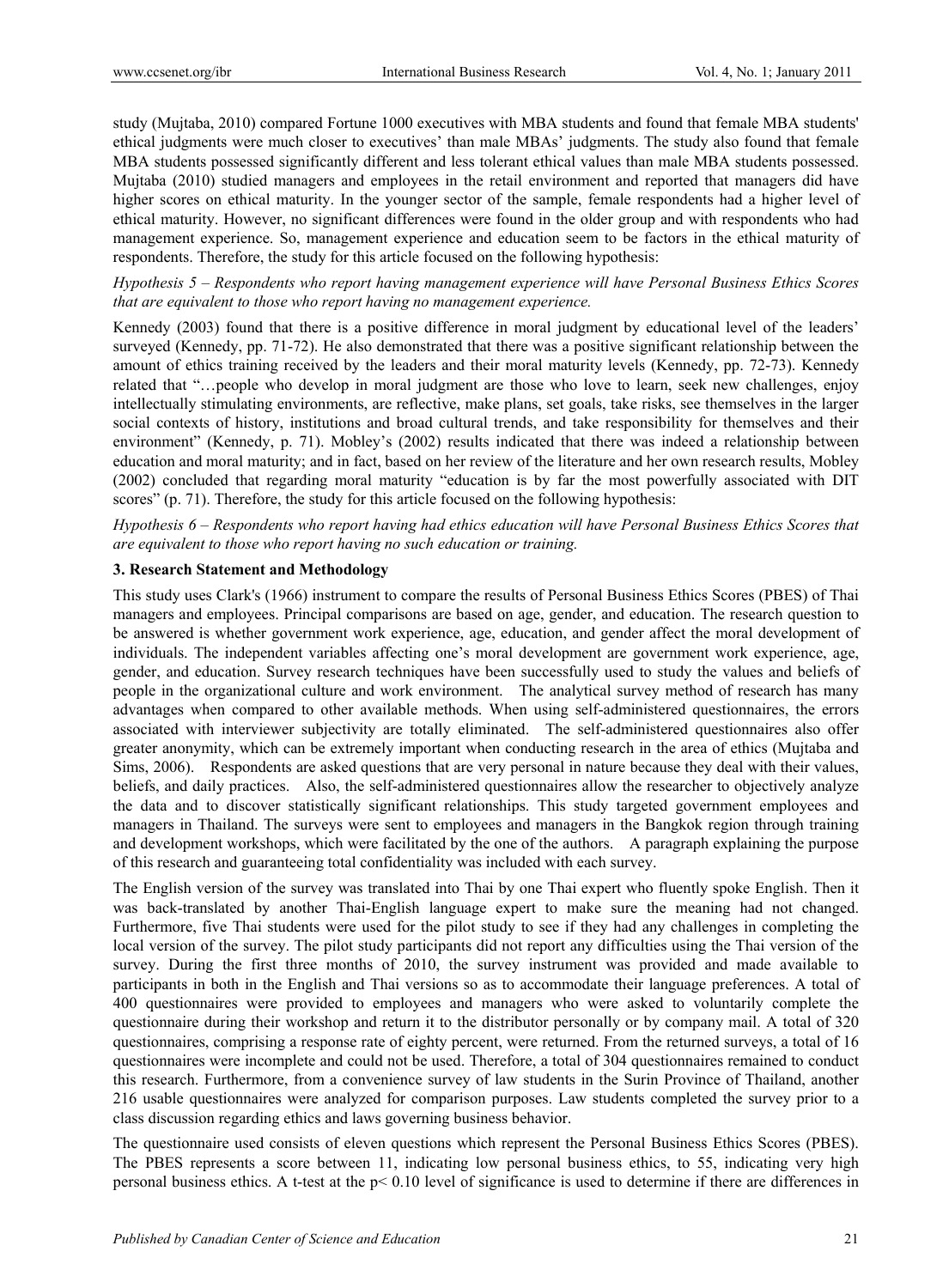the responses of different groups. The 0.10 level of significance has been chosen because it is an appropriate level of significance for social science research. This study used the SPSS software program as a database to evaluate the hypothesis at the specified level of significance. The following paragraphs and explanations are geared toward each hypothesis and its explanation.

hypothesis I states that individuals who are 25 years of age or younger  $(X_1)$  will have Personal Business Ethics Scores (PBES) that are equivalent to or greater than those individuals who are 26 years of age or older  $(X_2)$ . The alternative hypothesis states that individuals who are 25 years of age or younger will have PBES that are lower than those individuals who are 26 years of age or older.

$$
Ho: \quad X_1 \geq X_2
$$

$$
H_1\!\!:\qquad X_1\!<\!X_2
$$

A t-test at a 10% level of significance was used to test the hypothesis. Table 1 shows the results of the t-test. The PBES mean of individuals 25 years of age or younger is 42.405, and the PBES mean for individuals 26 years of age or older is 42.518, with a t-test statistic of -0.1151 and a p-value significance of 0.908.

\*\*\*\* See Table 1 \*\*\*\*

The results for the first hypothesis indicate that the PBES mean value for individuals 26 years of age or older are the same as the PBES value for individuals 25 years of age or younger. The first hypothesis regarding age is supported since the PBES means of younger and older respondents are the same. So, respondents 25 years of age and younger had similar PBES scores as those who were 26 years of age or older. This result is inconsistent with previous research and does not support the moral development theory that age is a factor in moral development. It shows that government employees in Thailand who are 26 years of age or older are at the same level of moral development as those individuals who are 25 years of age or younger. These findings suggest that factors other than age are influencing the high moral maturity or "sophistication" of these respondents form the government in Thailand.

The second hypothesis states that "Government employees will have Personal Business Ethics Scores that are similar to the PBES means of law students." Since the  $t=15.44$  and it falls outside of the critical values as well as the fact that the p-value is less than 0.05, this hypothesis cannot be supported. Government employees have a significantly higher PBES mean than law students in Thailand. Perhaps working for the government is a significant factor in doing what is "right," standing up for honesty and integrity, and making sure decisions are fair to all parties.

\*\*\*\* See Table 2 \*\*\*\*

Hypothesis three states that "Individuals who have five or more years of formal college education (masters degree and above) will have Personal Business Ethics Scores that are equivalent to the PBES means of individuals who four years of college education or less (bachelors degree or less)." Table 3 shows the results of the analysis; and consequently this hypothesis cannot be rejected since there are no significant differences between the PBES means of the two groups. It should be pointed that the sample of those with master's degree is very small, and consequently future studies should include a larger number of people with advanced degrees.

\*\*\*\* See Table 3 \*\*\*\*

Hypothesis four states that "*Males will have Personal Business Ethics Scores that are equivalent to the PBES means of females*." Table 4 shows the results of the analysis at the 90% confidence level and this hypothesis is rejected since there are significant differences between the PBES means of the two groups. Female respondents had higher scores. Therefore, male and female PBES means of these government employees appear to be statistically dissimilar  $(t= -1.9$  and p-value = 0.06).

## \*\*\*\* See Table 4 \*\*\*\*

Hypothesis five states that "Respondents who report having management experience will have Personal Business Ethics Scores that are equivalent to the PBES means of those who report having no management experience." Table 5 shows the results of the analysis; and consequently this hypothesis cannot be rejected since there are no significant differences between the PBES means of the two groups. The PBES means of these government employees with management experience appear to be statistically similar to those who reported no management experience  $(t= 1.038)$ and p-value =  $0.30009$ ).

\*\*\*\* See Table 5 \*\*\*\*

The last hypothesis states that "*Respondents who report having had ethics education will have Personal Business Ethics Scores that are equivalent to those who report having no such education or training*." Table 6 shows the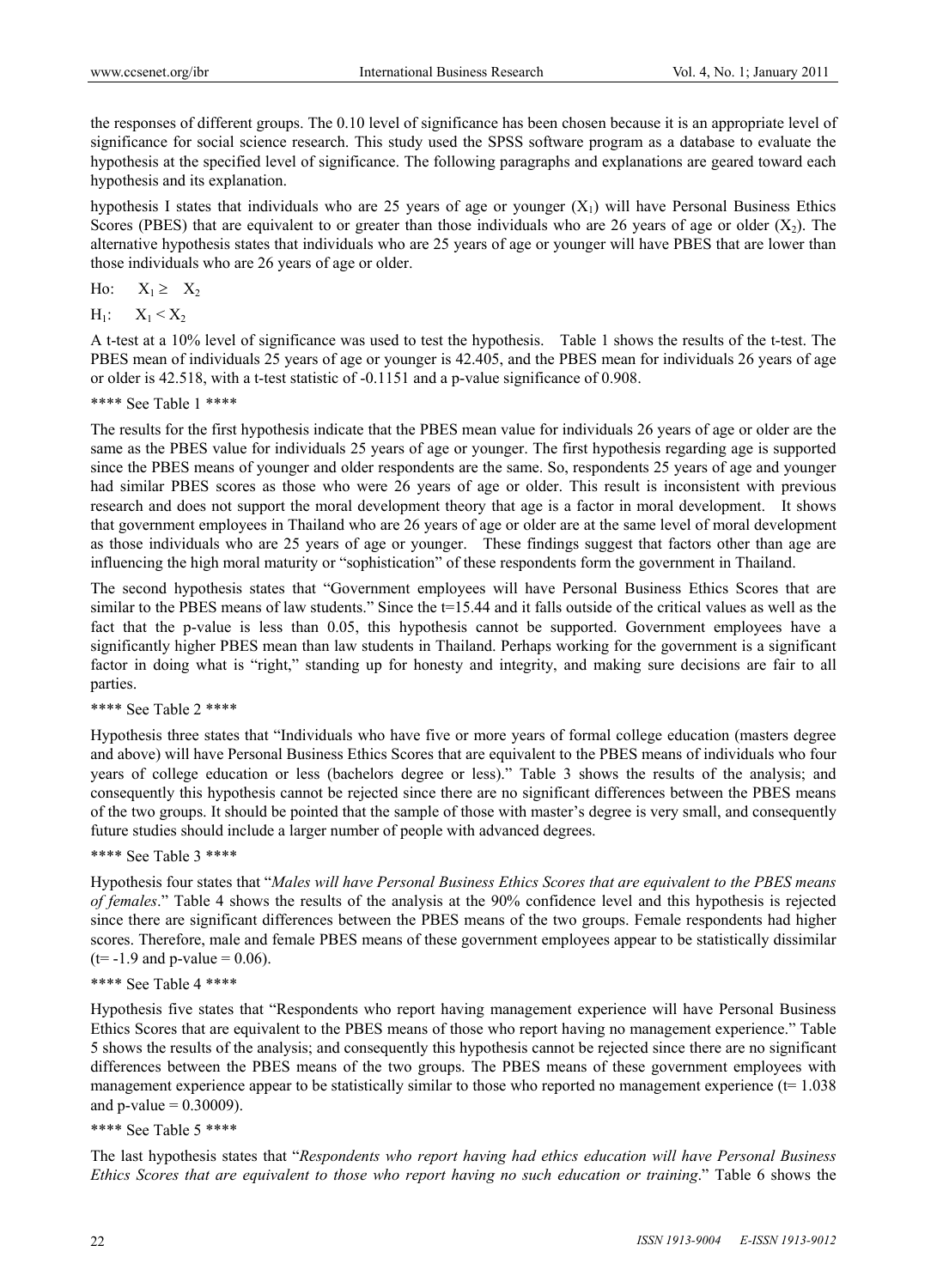results of the analysis; and thus this hypothesis is rejected at the 90% confidence level. The PBES means of these government employees who have had an ethics course at the college or university appear to be statistically higher than those who reported having had no ethics course in college  $(t= 1.81$  and p-value  $= 0.0717$ ). So those who reported having an ethics course at the college level did have higher scores on ethical maturity.

\*\*\*\* See Table 6 \*\*\*\*

Overall, the results indicate that those with experience in working for the public sector have significantly higher PBES means than those student respondents who are studying to become lawyers. Gender is a factor since women had higher scores. The variables of age and education did not produce any statistically significant results among the government employees in Thailand. However, significantly, having taken an ethics course at the college level did demonstrate a statistical significance since those with such education had higher scores.

#### **4. Implications, Limitations and Recommendations**

Some researchers claim that such factors as gender, age, and education make a difference in the ethical maturity of individuals in Thailand as well as people in other countries. Usssahawanitchakit (2008) in a study of the relationship between business ethics and environmental characteristics and earnings quality of small- and medium-sized enterprises (SMEs) conducted in the south of Thailand, indicated that both business ethics and environmental characteristics have significant positive associations with the earnings quality of the firms. Usssahawanitchakit explained the results, to wit: "Then, business ethics likely appears to encourage firms in presenting and reporting financial information through the earnings quality of financial statements. Accordingly, business ethics tends to have a positive association with earnings quality. Similarly, SMEs with greater ethical consideration in businesses are likely to focus more on stakeholder orientation and attempt to report higher earnings quality" (2008, p. 4). Accordingly, Usssahawanitchakit advised that "managers should effectively understand, manage, and utilize business ethics and environmental characteristics to improve earnings quality, sustain, and succeed in the present and future operations" (2008, p. 9). Singhapakdi, *et al* (2000), in their study of Thai marketing managers who were attending MBA programs in Thailand, also sought to ascertain the influence of corporate ethical values. They found that "Thai managers in organizations with higher levels of ethical values tend to have more ethical intentions than managers with lower levels of ethical values...Apparently...in the Thai culture (perhaps other similar cultures in the region), the ethical climate of an organization is also an important factor of ethical decisions of managers" (Singhapakdi, *et al*, 2000, p. 280). They further explained that "given that ethical intentions positively influence ethical behavior..., an important implication from this finding is that if top management wants its employees to behave ethically, it should create an ethical climate in the organization. This also includes establishing a code of ethics and strongly enforcing it" (Singhapakdi, *et al,* 2000, p. 280). However, Marta and Singhapakdi (2005), in their comparative study of Thai and U.S. marketing managers, found that the Thai respondents estimated the overall harm caused by unethical marketing practices as less than the U.S. managers; and the Thai marketing managers tended to predict that unethical marketing practices will cause less harm than U.S. marketing managers did. Their results only partially supported the proposition that Thai marketing managers will be more likely than the U.S. marketing managers to condemn an unethical marketing practice done to a personal friend (Marta and Singhapakdi, 2005). Yet they found no significant differences among the Thai and U.S. respondents for the proposition that the Thai managers will perceive that their corporations have less ethical values, and "therefore, we cannot conclude Thai managers will perceive ethics to be less important for business success than American managers do" (Marta and Singhapakdi, 2005, p. 571). In their comparative study of the moral intensity of Thai and U.S. students regarding software piracy, Kini, *et al* (2004) found that students from the U.S. had a significantly higher moral intensity regarding software piracy than the Thai students, that the male students (both Thai and U.S.) had significantly higher moral intensity than the female students, but concerning age there was no significant difference between the moral intensity of the age groups studied. "Moral intensity" has been explained by Marta and Singhapakdi (2005) as follows: "A situation with very high moral intensity creates pressure to make a more ethical decision; where there is little moral intensity, the decision-maker may perceive little risk in behaving immorally" (p. 564).

The Thai research for this article concluded that working for the government is a significant factor in the moral maturity of respondents. While management experience, age, gender, and education variables were not statistically significant factors for these government employees in Thailand, those who were older, female, had management experience, held a masters or doctorate degree did have higher business ethics scores than their counterparts. So, it can be suggested that education, age, gender, and management experience can increase a person's level of ethical maturity in the workplace. Regarding the variable of ethics education, the Thai study demonstrated a positive relation to business ethics on the PBES survey. Thus, a key question emerges: What is the nature of ethics education and training in Thailand, since apparently based on the results herein, it is morally efficacious?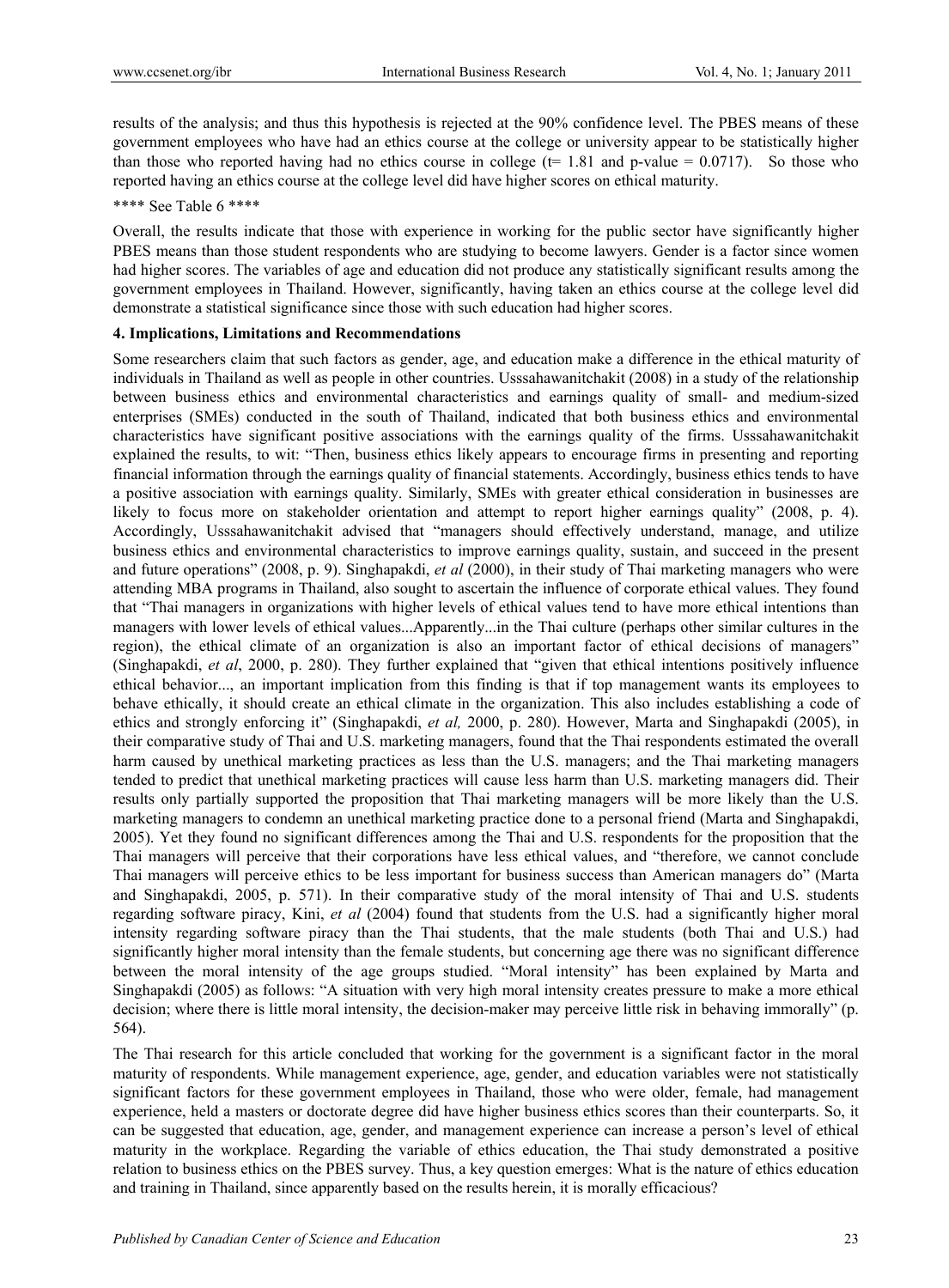Of course, before introducing an education or ethics training program, managers need to develop a much fuller picture of why their employees are tempted to make unethical decisions. Studies by previous researchers demonstrate that education is one of the strongest correlates to and predictors of cognitive moral development and ethical maturity (Haung,, 2006, p. 56; Hyppolite, 2003, p. 137; Mobley, 2002, p. 74). This study concludes that ethics specifically can be taught, should be taught, and that educational programs must integrate the study of ethical and moral development in their curriculum since ethics instruction has the potential to make managers and employees less likely to engage in unethical behavior. Ethics education must also inculcate principled ethical reasoning skills into today's very competitive business environments so that ethics education can lead to enhanced moral development, better moral reasoning, and thus more moral behavior in the workplace.

#### **5. Conclusion**

This research was designed to determine whether government work experience, education, age, gender, and management experience, gained through the maturation continuum or process, are related to ethical decision-making. This research has concluded that working for the government is a significant factor in the moral maturity of respondents. Gender is also a factor in moral maturity. Business ethics, moreover, is positively influenced by ethics education. While management experience, age, and education variables were not statistically significant factors for these government employees in Thailand, those who were older, had management experience, and held a masters or doctorate degree did have higher business ethics scores than their counterparts. So, it can be suggested that education, age, gender, and management experience can increase a person's level of ethical maturity in the workplace. Future researchers, therefore, should collect more data from respondents in Thailand as well as other countries to see how their scores compare with these findings. What it means to be moral and what factors influence ethical reasoning, moral development, and moral conduct are very important issues academically as well as in the private and public sector workplaces.

#### **References**

Ames, Roger T. (2009). *Confucian Moral Imagination and the Global Condition: Knowledge and Ethics Must Go Together.* Humanities Public Forum II Lecture at the Institute of International Studies of Ramkhamhaeng University. August 18, 2009, 9:30 am – 12:00 pm, at the IIS Building, Bangkok, Thailand.

Cavico, F. J. and Mujtaba, B.G. (2009). *Business Ethics: The Moral Foundation of Leadership, Management, and Entrepreneurship (2nd edition).* Pearson Custom Publications. Boston, United States.

Clark, J. W. & Clark, S.J. (1966). *Religion and moral standards of American businessmen*. Cincinnati: Southwestern Publishing Co.

Danon-Leva, Elizabeth (2006). A Cross-Cultural Comparison of Business Ethics among Graduate Business Students in the United States and Hong Kong. Doctoral Dissertation. Nova Southeastern University. Ft. Lauderdale, Florida, United States.

Gilligan, C. (1982). *In a difference voice: Psychological theory and women's development.* Cambridge, MA: Harvard University Press.

Gilligan, C. (1977). In a different voice: Women's conception of self and morality. *Harvard Educational Review,* 47, 481-517.

Heron, W. T. (2006). An examination of moral development and ethical decision making of information technology professionals. Doctoral Dissertation. Nova Southeastern University. Ft. Lauderdale, Florida, United States.

Huang, Chunlong (2006). Cross-Cultural Ethics: A Study of Cognitive Moral Development and Moral Maturity of U.S. and Japanese Expatriate Managers in Taiwan and Taiwanese Managers. Doctoral Dissertation. Nova Southeastern University. Ft. Lauderdale, Florida, United States.

Hyppolite, Aranck Aurel (2003). The Influence of Organizational Culture, Ethical Views and Practices in Local Government: A Cognitive Moral Development Study. Doctoral Dissertation. Nova Southeastern University. Ft. Lauderdale, Florida, United States.

Kennedy, William Joseph (2003). A Study of the Moral Reasoning Skills of Proactive and Reactive Organizational Management. Doctoral Dissertation. Nova Southeastern University. Ft. Lauderdale, Florida, United States.

Khruasuwan, Montiche (2000). The Impact of Thai Culture on Participative Management Theory and Practice. Doctoral Dissertation. Nova Southeastern University.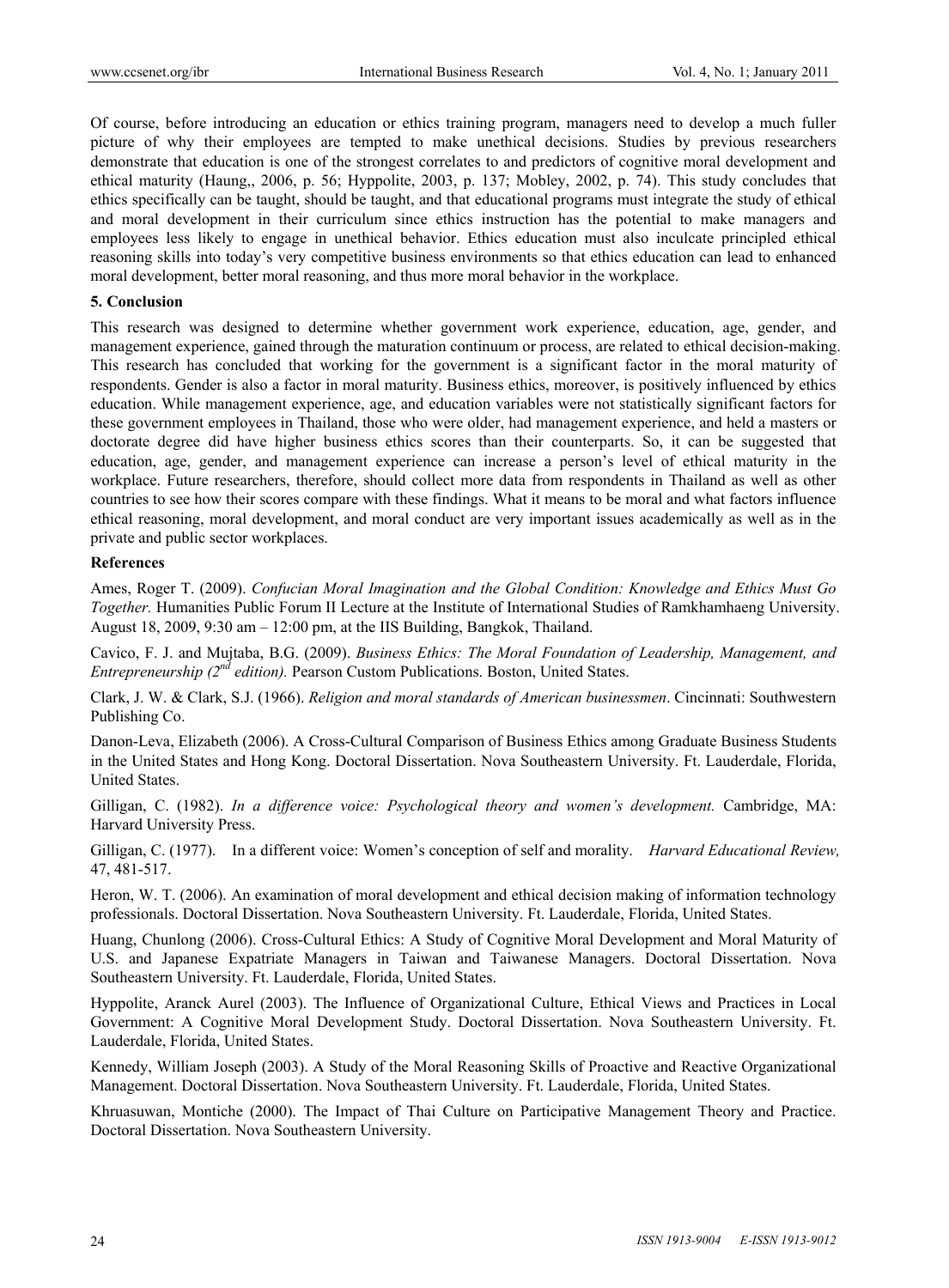Kini, Ranjan B., Ranakrishna, Hindpur V., and Vijayaraman, Bindiganavale S. (2004). Shaping of Moral Intensity Regarding Software Piracy: A Comparison Between Thailand and U.S. Students. *Journal of Business Ethics,* 49, pp. 91-104.

Kohlberg, L. (1984). The Philosophy of Moral Development. San Francisco: Harper and Row.

Kohlberg, L. (1969). Stage and sequence: The cognitive moral development approach to socialization. In D. Grosling (ed.), *Handbook of socialization theory and research.* Chicago: Rand McNally.

Lau, D.C. (Translated) (1979). *Confucius: The Analects.* England, The United Kingdom: Penguin Books.

Marta, Janet K.M. and Singhapakdi, Anusorn (2005). Comparing Thai and US businesspeople. *International Marketing Review,* 22(5), pp. 562-77.

Mobley, Sandra E. Ford (2002). The Study of Lawrence Kohlberg's Stages of Moral Development Theory and Ethics: Considerations in Public Administration Practices. Doctoral Dissertation. Nova Southeastern University. Ft. Lauderdale, Florida, United States

Mujtaba, B. G. (2010). *Business ethics of retail employees: How ethical are modern workers?* ILEAD Academy Publications; Davie, Florida, United States.

Mujtaba, B. G. (2008). Task and relationship orientation of Thai and American business students' based on cultural contexts. *Research in Higher Education Journal*, 1(1), 38-57.

Mujtaba, B. G. (1997). Business Ethics Survey of Supermarket Managers and Employees. UMI Dissertation Service. A Bell & Howell Company. UMI Number: 9717687.

Mujtaba, B. G., Chawavisit, C., and Pattaratalwanich, P. (2010). Conflict Management Styles of Law Students in Thailand: a Study of Age and Gender. *Journal of Global Business and Management*, 1(2), 14-32.

Mujtaba, B. G., Pattaratalwanich, P. and Chawavisit, C. (2009). Business Ethics Perspectives of Thai Law Students: a Study of Age and Gender in Moral Development. *Journal of Leadership, Accountability and Ethics*, 7(3), 94-108.

Mujtaba, B. G., Cavico, F. J., McCartney, T. O., and DiPaolo, P. T. (2009). Ethics and Retail Management Professionals: An Examination of Age, Education, and Experience Variables. *American Journal of Business Education,2(3), 13-25.* 

Mujtaba, B. and Sims, R. L. (2006). Socializing Retail Employees in Ethical Values: The Effectiveness of the Formal versus Informal Methods. *Journal of Business and Psychology,* 21(2), 261-272.

Rassameesukhanon, Thanakul. (2008). Employees' Perception of Ideal and Actual Leaders Compared to Managers' Perception of Ideal and Actual Leaders: A Comparative Study in Thailand. *Ramkhamhaeng University International Journal, Vol. 2, No. 1, pp.83-87.* 

Resanond, Soipetch. (2002). Organizational Commitment and Work-Related Cultural Values: A Cross-Cultural Study of Japanese and Thai Managers in Multinational Corporations in Thailand. Doctoral Dissertation. Nova Southeastern University.

Singhapakdi, Anusorm, Salyachivain, Somboom, Virakul, Buscaya, and Veeerayangkur, Vinch (2000). Some Important Factors Underlying Ethical Decision Making of Managers in Thailand. *Journal of Business Ethics,* 27, pp. 271-284.

Sungkhawan, J. (2000). *A Study of Relationships Between Cultural Values and Economic Variables in Thirteen Countries in Asia and Asia Pacific*. Doctoral Dissertation. Nova Southeastern University. Fort Lauderdale, Florida, United States.

Suwannachin, Kittphat. (2003). The Relationship among Leadership Styles, Work-Related Cultural Values, and Organizational Outcomes in Higher Education Institutions in Thailand. Doctoral Dissertation. Nova Southeastern University.

UNESCO. (July 2002). *UNESCO Institute for Statistics – Thai Literacy Policy*. Retrieved on August 22, 2009 from: http://www.accu.or.jp/litdbase/policy/tha/index.htm.

Ussahawanitchakit, Phapruke. (February 1, 2008). Effects of business ethics and environmental characteristics on earnings quality of SSEs in the south of Thailand. *Journal of Academy of Business and Economics*. Retrieved September 25, 2009 from: http://www.thefreelibrary.com.

Venezia, Chiulien Chuang. (2004). The Ethical Reasoning Abilities of Accounting Students: Comparison between the U.S. and Taiwan. Doctoral Dissertation. Nova Southeastern University. Ft. Lauderdale, Florida, United States.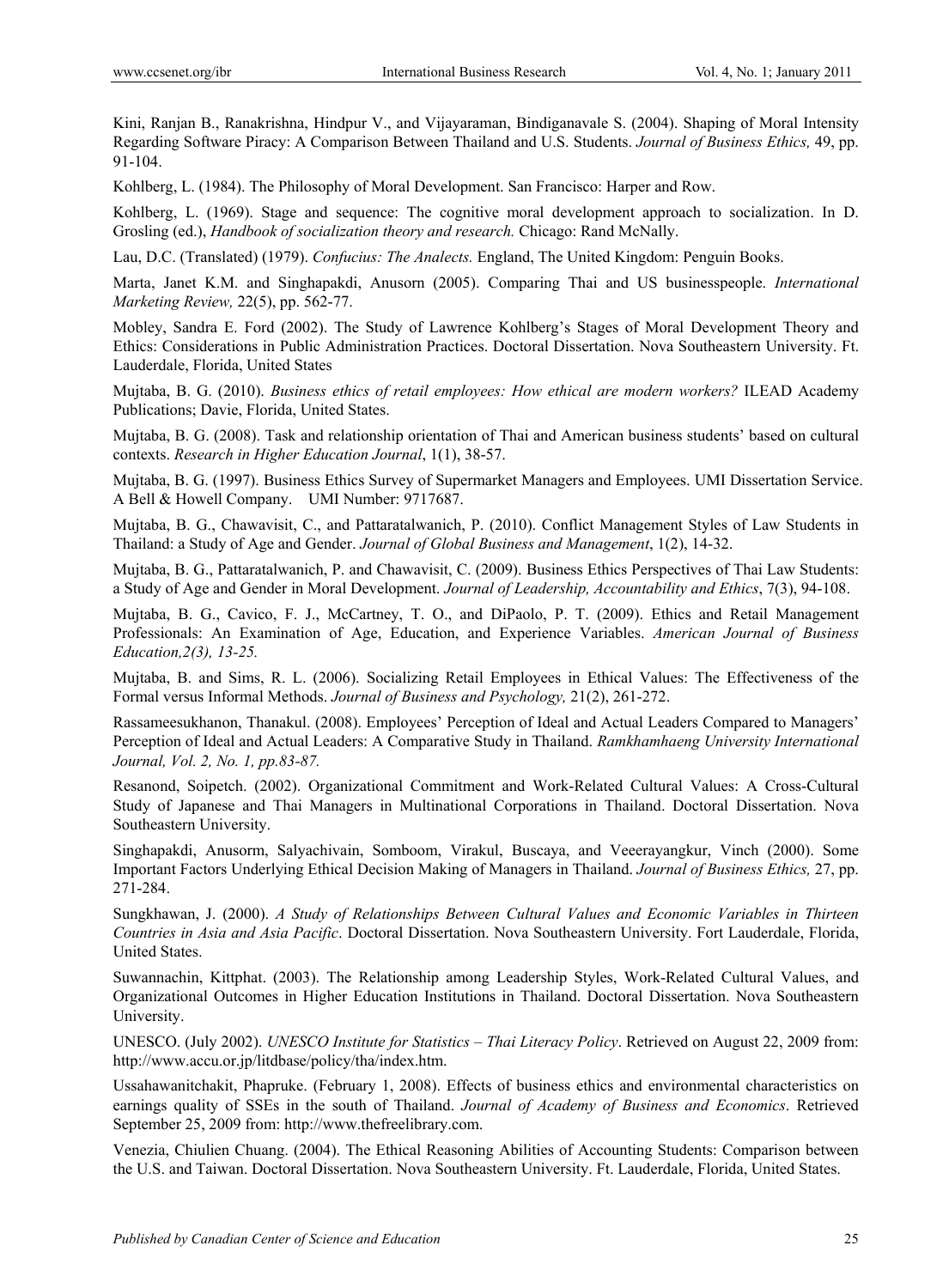# Table 1. Thai PBES: Age

| Younger                          |           |
|----------------------------------|-----------|
| Sample Size                      | 74        |
| Sample Mean                      | 42.405    |
| <b>Sample Standard Deviation</b> | 6.39      |
| Older                            |           |
| Sample Size                      | 139       |
| Sample Mean                      | 42.5180   |
| <b>Sample Standard Deviation</b> | 7.0390    |
| Two-Tailed Test                  |           |
| t-Test Statistic                 | $-0.1151$ |
| <i>p</i> -Value                  | 0.908463  |

## Table 2. Thai PBES: Government Employees Vs. Law Students

| Government Employees      |         |
|---------------------------|---------|
| Sample Size               | 304     |
| Sample Mean               | 42.872  |
| Sample Standard Deviation | 6.78    |
| Law Students              |         |
| Sample Size               | 216     |
| Sample Mean               | 34.0900 |
| Sample Standard Deviation | 5.7970  |
| Two-Tailed Test           |         |
| t-Test Statistic          | 15.4429 |
| <i>p</i> -Value           | 0.000   |

## Table 3. Thai PBES: Education

| <b>Bachelors or Less</b>  |           |
|---------------------------|-----------|
| Sample Size               | 260       |
| Sample Mean               | 42.85     |
| Sample Standard Deviation | 6.73      |
| Masters and Above         |           |
| Sample Size               | 44        |
| Sample Mean               | 43,0000   |
| Sample Standard Deviation | 7.1400    |
| Two-Tailed Test           |           |
| t-Test Statistic          | $-0.1355$ |
| $p$ -Value                | 0.892291  |

# Table 4. Thai PBES: Gender

| Males                     |           |
|---------------------------|-----------|
| Sample Size               | 155       |
| Sample Mean               | 42.148    |
| Sample Standard Deviation | 7.27      |
| Females                   |           |
| Sample Size               | 149       |
| Sample Mean               | 43.6200   |
| Sample Standard Deviation | 6.1650    |
| Two-Tailed Test           |           |
| t-Test Statistic          | $-1.9004$ |
| $p$ -Value                | 0.058327* |

\*Significant at the 90% (0.10) level of significance.